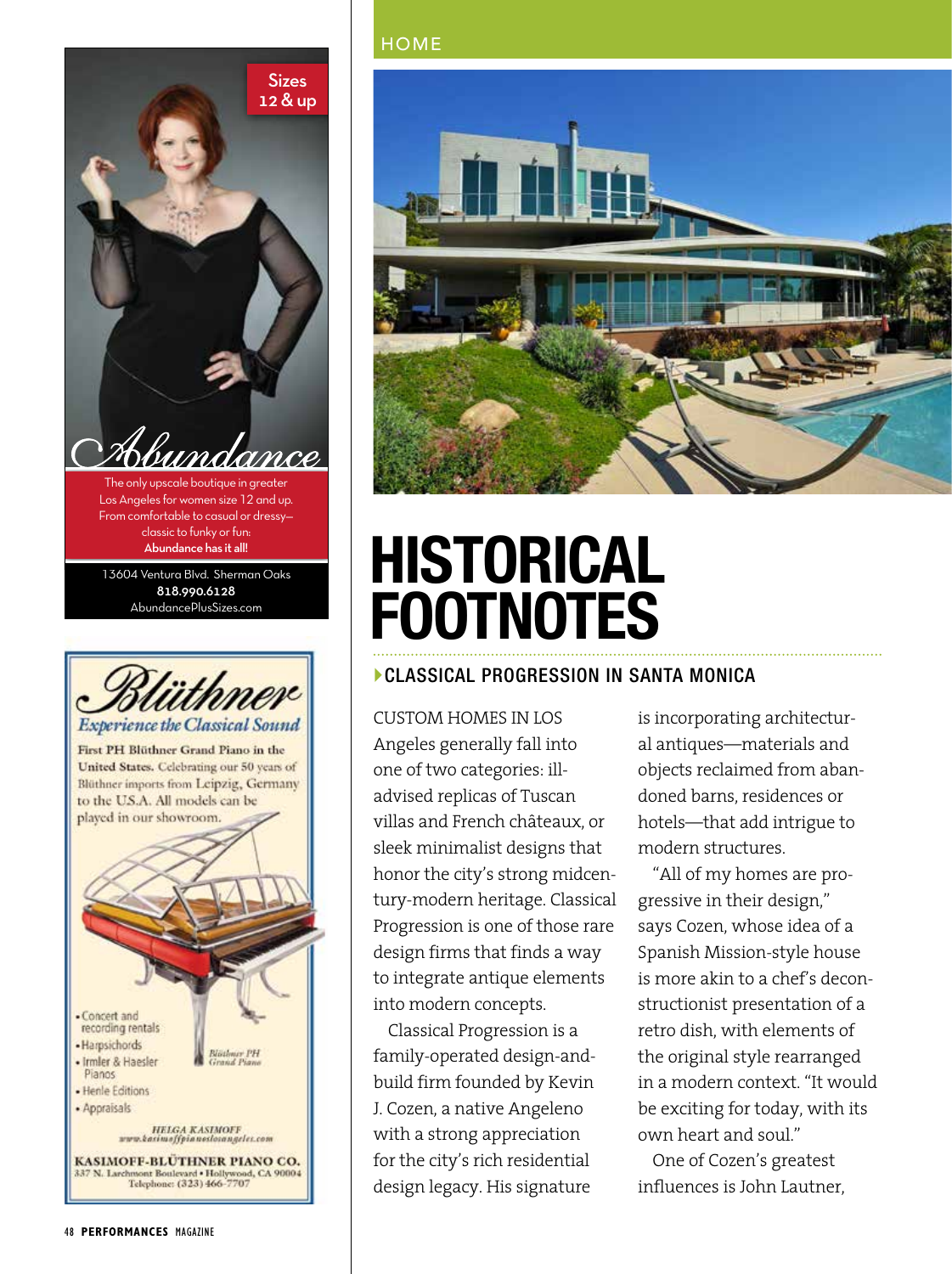← The Smith residence, amid rolling vineyards in Malibu, a Classical Progression project

the midcentury-modern master inspired by Southern California's natural environment. Cozen also admires Frank Lloyd Wright, who mentored Lautner and other architects who have shaped L.A.: "Their architecture is strong, it's secure and it's exciting modern and progressive but not cold or uninviting."

Many of the organic designs pioneered by Lautner were made possible through innovative use of concrete, Cozen's favored material. "People think of it as cold, like the freeway overpasses, but as explored by Lautner, there's no limit to its shape," he says. "It's strong, organic and is very difficult to work with, which makes it special." The technique of imprinting poured-in-place concrete with the natural grain of wood is another Cozen signature.

Cozen's love of reclaimed materials—and his ability to playfully juxtapose them is well represented at a house he designed in the Hollywood Hills, where guests enter a courtyard through massive, weatherworn wooden doors purportedly reclaimed from a thousand-year-old South American prison. On the other side of the courtyard, however, a pivoting steel and

### **nce upon a time there was a chair**

Not a big chair, not a small chair. Just a chair. The problem was it no longer fit in. Mother said,

"That chair has got to go!" Father said, "But that chair belonged to my mother. I can't part with it." And so it went. The poor lonely chair lived in a

corner gathering dust. One day mother had enough and she said, "If that chair isn't gone by tomorrow, then you go!"

Father fretted. What to do? Sister fretted, what to do? Along came wise Aunt Jane who said, "I have the best idea! **LET'S DONATE THE CHAIR TO COUNCIL THRIFT. The chair will be** 



**bought by a nice person and it will have a nice new life in a nice new home. Plus, it will help NCJW/LA to provide services for at-risk women, children and families!"** 

Father was relieved. Sister was relieved. And mom, well, she went out and bought a nice new chair.

**The Moral of the Story: Don't fret. Donate gently-used furniture, household goods and**  The Moral of the Story: Don't fret. Donate<br>gently-used furniture, household goods and<br>clothes to Council Thrift. They even pick up!

Council ThriftChairAd\_final.indd 1 5/6/14 1:43 PM 1:54 PM 1:54 PM 1:54 PM 1:54 PM 1:54 PM 1:54 PM 1:54 PM 1:54

Tax-deductible itemized receipts

Call us to schedule your pick up

8 convenient locations

800-400-6259 www.ncjwla.org

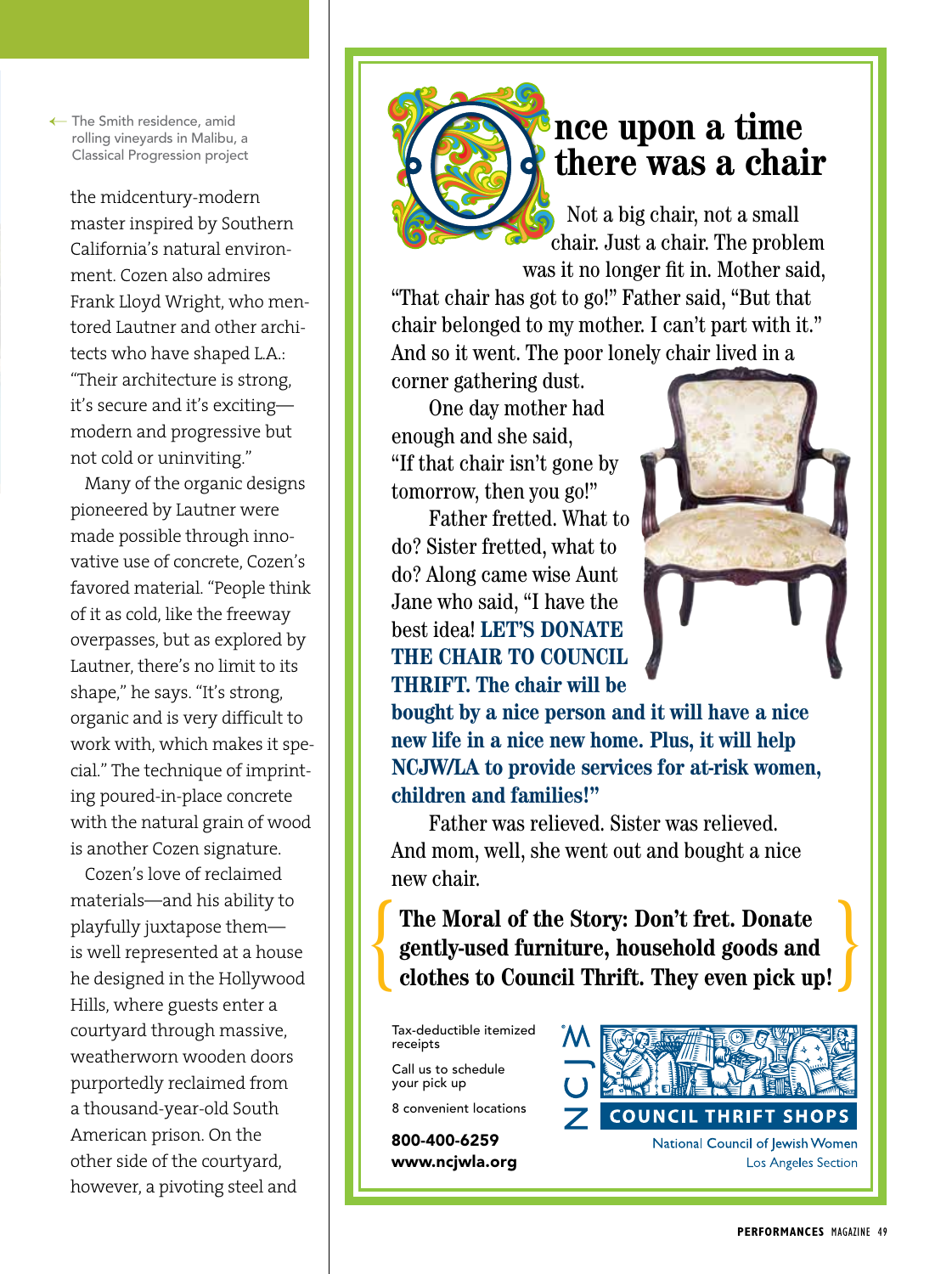#### **HOME**

### **Unfinished business?**

Learn the story behind the chilling legend of the masterpiece Mozart left in a tantalizing state of incompleteness at his death. Then experience the power of Robert Levin's critically acclaimed completion with Jeffrey Kahane at the helm.

#### **discover mozart's requiem**

thu **feb 19** @ 8 pm Ambassador Auditorium, Pasadena

**Jeffrey Kahane** conductor & musical tour guide **Alison King** soprano **Emily Fons** alto **Nicholas Phan** tenor **Aubrey Allicock** bass **Los Angeles Master Chorale**

**Introduction Mozart**  Requiem in D minor

### **making great music personal** Tickets from \$25 at **laco.org** or call **213 622 7001 x 1**



FOR ADDITIONAL PERFORMANCE INFORMATION: SCFTA.org



**Jeffrey Kahane** Music Director

painting by B. Kraftsmall

glass door (see photo, p. 2) signals one's arrival at a distinctly contemporary structure.

The kitchen in that home is a modern space, despite being cordoned off by a 10-foot reclaimed barn door and floored with beautifully imperfect planks of Douglas fir salvaged from the roofs of Beverly Hills homes from the 1920s. The kitchen's centerpiece is a particularly stylish butcher-block counter that Cozen found at Paris' legendary flea market, Marché aux Puces de St.-Ouen. The cabinets were custommatched to the piece.

Encouraged by a client who loves to entertain, Cozen devised a circuitous journey to the dinner table.

After enjoying a glass of Champagne in the living room, guests traverse a glass-bottom bridge supported by reclaimed wood beams into the dining room. An enormous, rustic table is illuminated by two 150-yearold crystal chandeliers salvaged from the ballroom of a Newport, Rhode Island, estate—whimsically hung from either side of a vintage scale mounted on the ceiling.

In Malibu, the designer created an ultramodern home divided into three structures

Center for the Arts